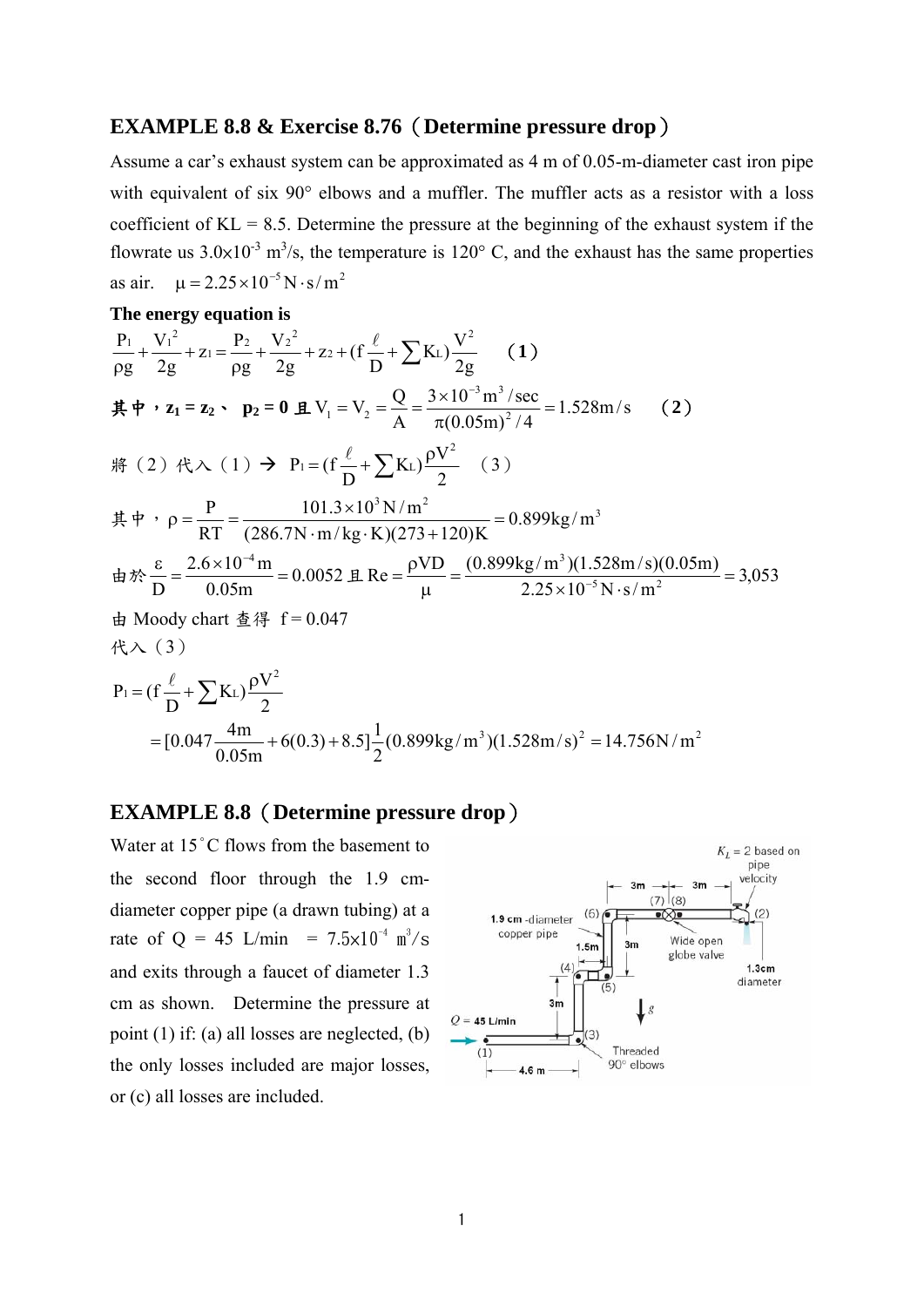# **EXAMPLE 8.11 & Exercise 8.99**(**Determine flowrate**)

Water is circulated from a large tank, through a filter, and back to the tank  $K_{L \text{ elbow}} = 1.5$ as shown. The power added to the water by the pump is 270 N-m/s. Determine the flowrate through the filter.



The energy equation is 2g <sup>V</sup> <sup>K</sup> ) <sup>D</sup> z (f 2g V g P z h 2g V g P <sup>2</sup> 2 L 2 2 2 p 1 2 1 1 (**1**) 其中,z1 = z2、 p1 = p2 、 V1 = V2 = 0 且 V 38.977 9800 ( (0.03m) )V 270N m/s Q W h <sup>2</sup> m 4 N p p 2 (2) 將(2)代入(1) 2(9.81m/s ) <sup>V</sup> 5(1.5) <sup>12</sup> <sup>6</sup> 1) 0.03m 60m (f V 39 2 2 f 0.01365 0.383 <sup>V</sup><sup>3</sup> (**3**) 加上 26,785.714V 1.12 10 N s/m VD <sup>10</sup> kg /m Vm/s(0.03m) Re <sup>3</sup> <sup>2</sup> 3 3 (4) 透過 **trial and error scheme…**(請詳列過程)

◎先假設 f = 004 →代入(3)得到 V = 1.93 m/s;代入(4)得到 Re = 5.17 x  $10^4$  → 利用 ε/D 與 Re 查詢 Moody chart 得知 f = 0.039 (一猜就差不遠)再確認。

©再假設 f = 0039 →代入(3)得到 V = 1.94 m/s;代入(4)得到 Re = 5.19 ×  $10^4$  → 利用 ε/D 與 Re 查詢 Moody chart 得知 f = 0.039(可)。

Flowrate  $Q = AV = ...$